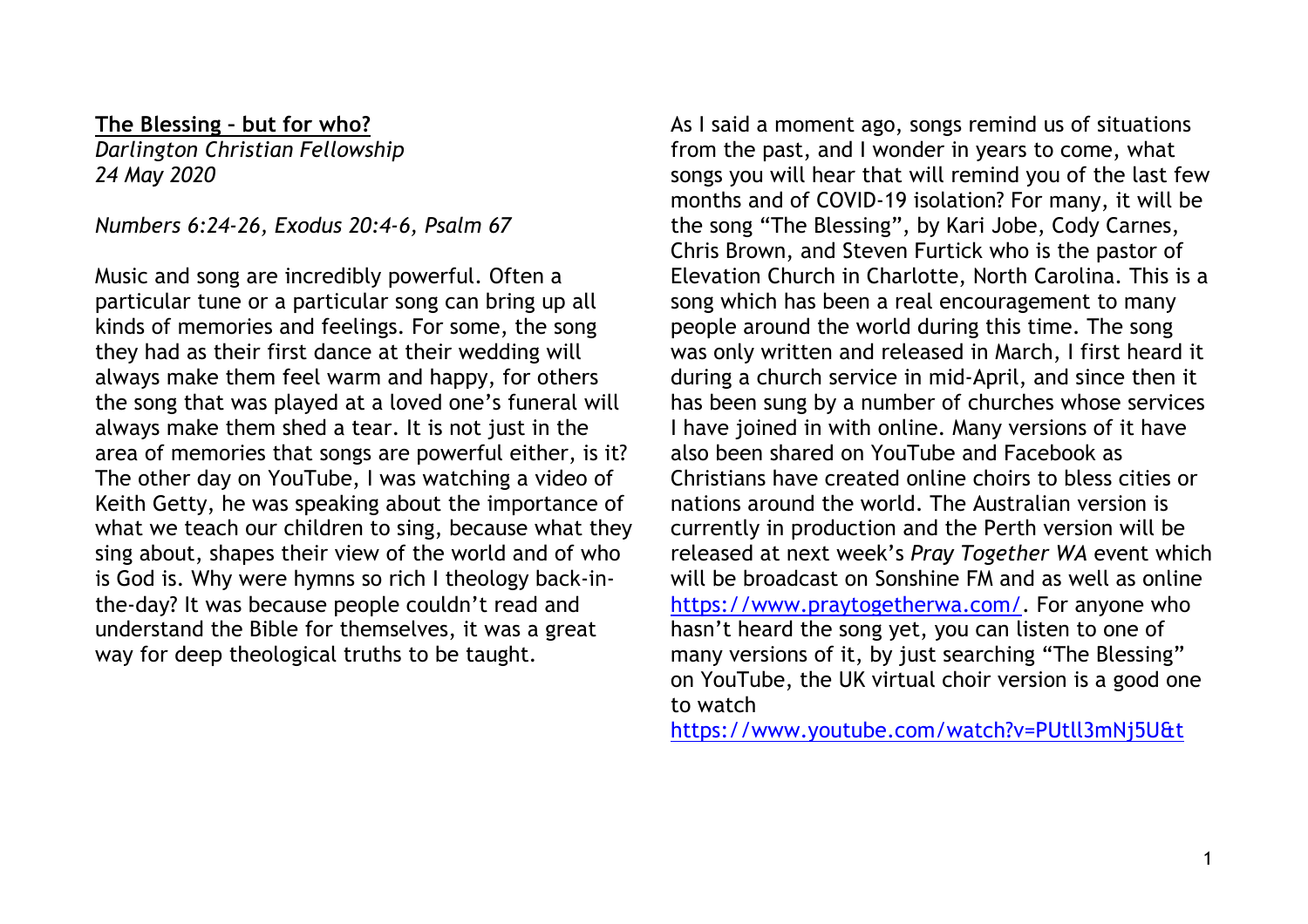When it comes to worship songs, I am someone who always likes to think about the lyrics before I join in and sing them. The first time I heard the song, The Blessing, it really got me thinking. The first verse was great, it was direct from scripture and was really uplifting, the second verse, made me think, and in the third and fourth verses I was wondering if the writers had actually missed a really good opportunity. So, this morning I would like us to explore the scriptures that this song is based on.

Let's look at the lyrics of the first verse:

The Lord bless you And keep you Make His face shine upon you And be gracious to you The Lord turn His Face toward you And give you peace

As I said before this lyric is taken directly from scripture, it is in fact the Aaronic blessing from Numbers 6:24-26. It is an often-quoted passage of scripture and is probably very familiar to many of us, you hear this blessing spoken out at wedding services, at funeral services, at a child's dedication or

christening, even simply at the end of a regular service as a benediction.

In its original context, this blessing can seem a little out of place. It follows the laws about the Nazarite vow, Numbers 6:1-21 and comes before the account of offerings being brought to the tabernacle by the heads of the Israelite Houses, in chapter 7. But it actually serves as a bridge between these two things. The Nazarite vow was a vow taken by an individual for a short time, it was to help that person focus themselves on God and draw closer to Him. The Aaronic Blessing was meant for all Israel as a permanent promise, a commitment from God to His people, and therefore the reaction of the heads of the families bringing their offerings to the tabernacle can be understood in terms of a response of worship to the blessing.

The key to understanding the Aaronic Blessing is that as it unfolds it leads you closer and closer into the presence of God. It starts with God blessing and keeping His people. In the Old Testament, blessing meant the gift of children, of land, and of health. The Aaronic blessing was given to the whole Israelite community, God's chosen people, so being kept by God, was a reminder to them that they are His people.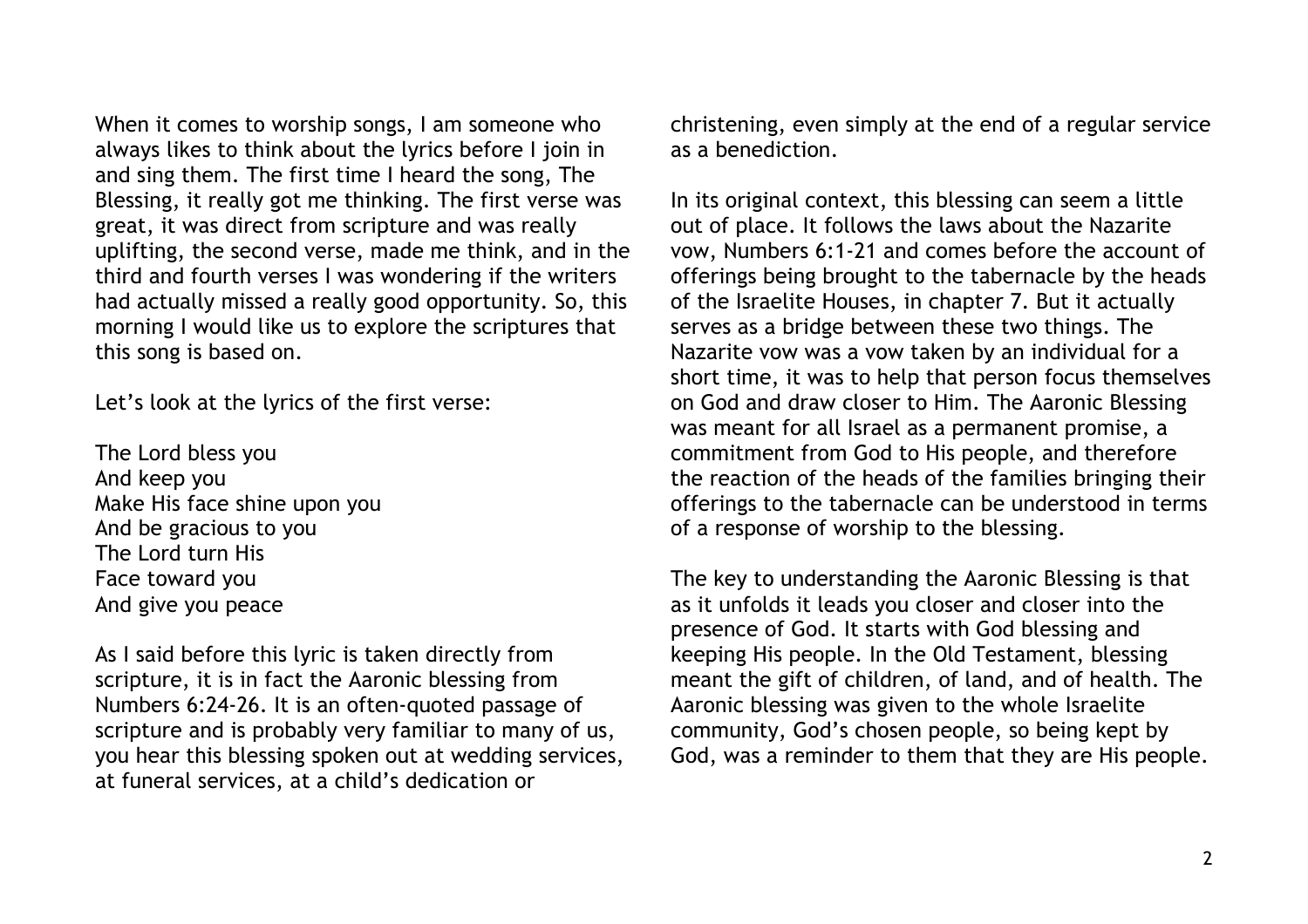The second line moves to God smiling upon His people and being gracious to them. It was on Mount Sanai in the presence of God that Moses' face shone, his shining face was symbolic of being in the presence of God. The Aaronic blessing uses this symbol to show God's people basking in His presence; in the light of His face. And when in the presence of God, grace is experienced; more abounding, more staggering, more life giving than could ever be imagined.

The Aaronic blessing climaxes in the third line with God turning His face towards His people and giving them peace. To turn one's face is not merely to look in a certain direction, but more to pay attention and take pleasure in the moment. The sentiment here, is God smiling with joy as He pays attention to His people and then responds by giving His peace to them. And this is not peace as in the absence of noise or a feeling of calm, but Shalom which is so rich and wonderful, not merely a feeling, but so much more; a state of love and security that no fear or anxiousness can penetrate. God wanted His people to know He is not aloof and far off, but He chooses to bless them; to draw them in and give them His grace, His love, His protection and His peace.

What an amazing promise and blessing, in fact what a great thing for us as Christians, to be singing over each other at a time like this! Yes, this blessing was originally given to the Israelite community, but we can see how through the New Testament, this blessing is made true in Jesus, He after all is the Prince of peace. Therefore, it is right and good that we claim this blessing for the church today.

So on to the second verse of the song:

May His favour be upon you And a thousand generations And your family And your children And their children And their children

Now again these lyrics may sound familiar, indeed they too are from scripture, in fact they make up part of the 10 commandments in Exodus 20. So, what was it I thinking about when I first heard this verse of the song The Blessing? Well, let's read together Exodus 20:4-6: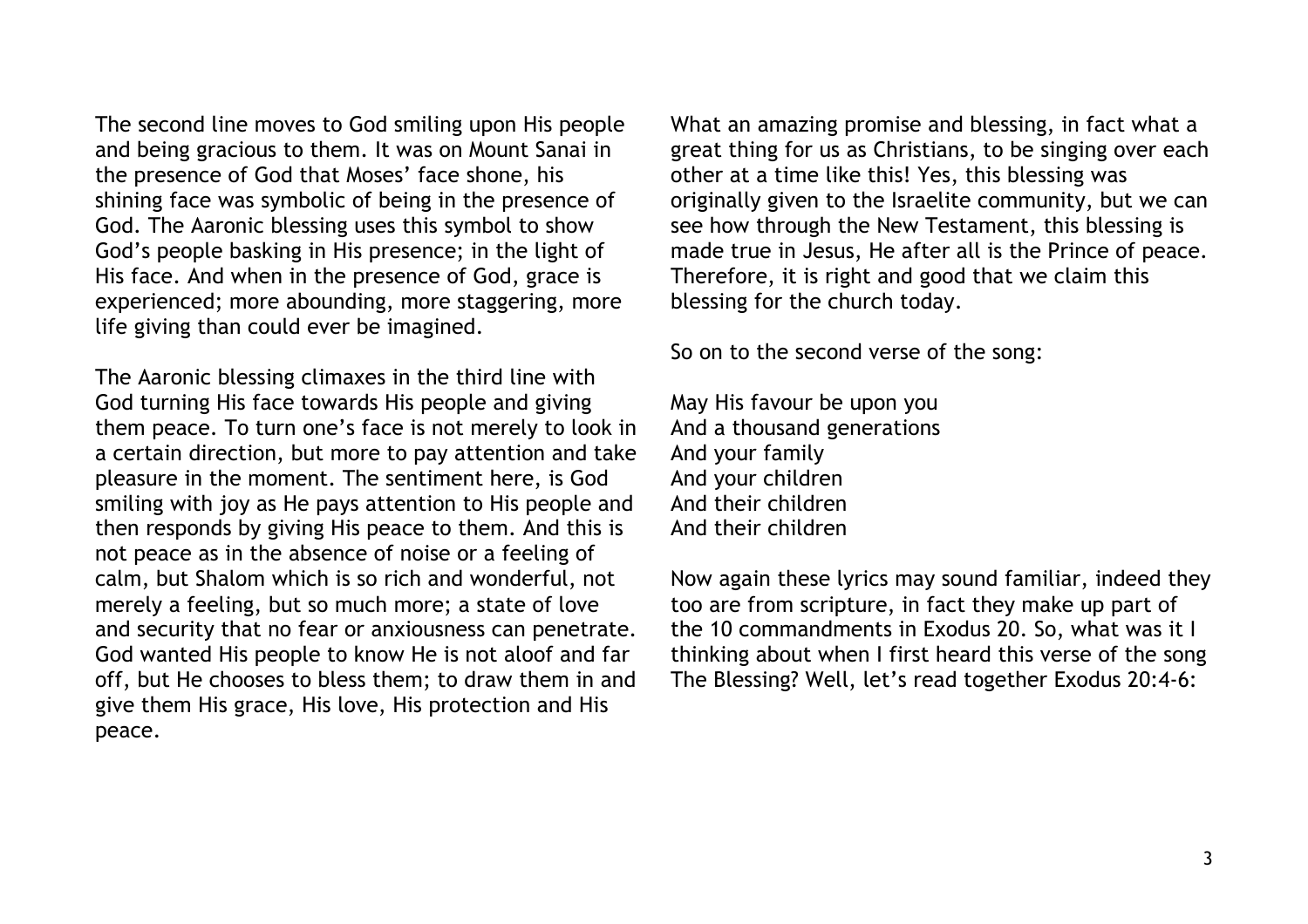<sup>4</sup> You shall not make for yourself an image in the form of anything in heaven above or on the earth beneath or in the waters below.  $5$  You shall not bow down to them or worship them; for I, the Lord your God, am a jealous God, punishing the children for the sin of the parents to the third and fourth generation of those who hate me, <sup>6</sup> but showing love to a thousand generations of those who love me and keep my commandments.

As we look at these verses, we need to remember that they too were given to God's people, not to those in the unbelieving nations around. The scripture says God is a jealous God, He wants all their adoration and praise and He wants it for Himself alone. In fact, as the Creator, He doesn't just want it, but He deserves it! This commandment states there is only One who should be praised and adored, and that is God. It then goes on to state there will be consequences if they do or do not do this. The consequence of not obeying this command, but sinning through worshipping other things, will be punishment for generations. The consequence of obeying this command and loving the Lord, however, will be blessing for thousands of generations. Within a New Testament context, we too need to ensure that God and God alone is the one we love, praise and adore, and He has promised through

Jesus to bless us. The song The Blessing highlights this positive consequence, that God will bless His people for thousands of generations, however the way it has been written makes it feel as if this verse is a promise of grace without the need for obedience; without needing to put God first and love, praise and adore Him only.

The lyrics of verses three and four are as follows:

May His presence go before you And behind you And beside you All around you And within you He is with you He is with you

In the morning In the evening In your coming And your going In your weeping And rejoicing He is for you He is for you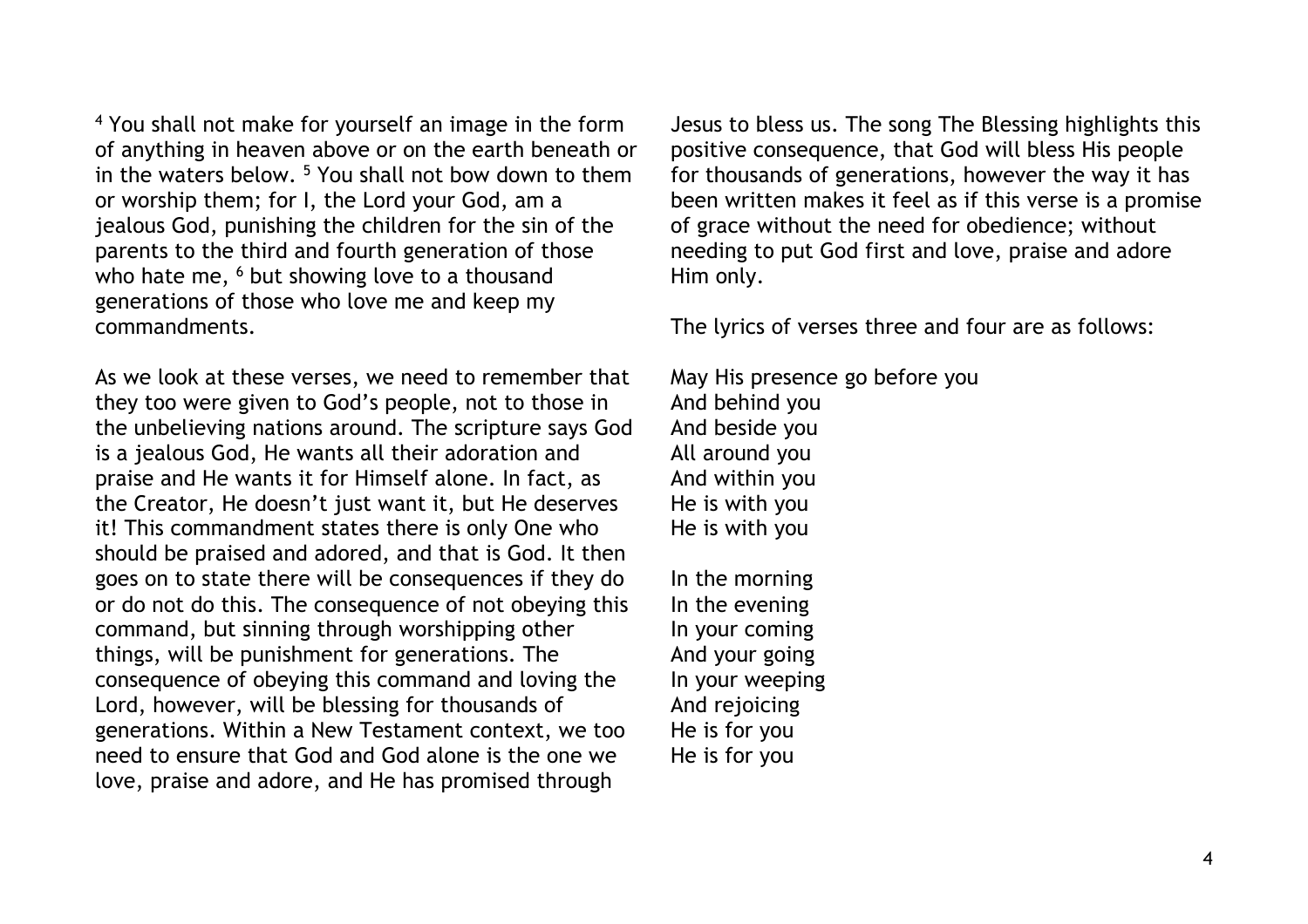Now again, much of these verses are based on scripture. The writers have picked up on imagery from Exodus 13, where the pillar of cloud went before the people by day and the pillar of fire by night. They have picked up the New Testament imagery of Colossians 1:27 having Christ in us, as well as the promise to Joshua that I will go with you wherever you go Josh 1:9. You can also see parts of Psalm 121 in verse four with references to morning and evening and coming and going, finally then again heading back to the New Testament and the promise in Romans 8:31 that God is for us. None of this is wrong, in fact it is all scriptural and it is all good.

As I said before though, I wonder if there wasn't an opportunity missed, and these verses, two to four of the song The Blessing, could have been based on another part of scripture, with a much clearer parallel to the scripture that the first verse is based on. Since Number 6:24-26 is what the first verse is based on, then Psalm 67 could have been what the second and subsequent verses of the song were based on. Let's read it together now and as we do, have the Aaronic blessing in the back of your mind:

- $<sup>1</sup>$  May God be gracious to us and bless us</sup> and make his face shine on us
- $2$  so that your ways may be known on earth, your salvation among all nations.
- <sup>3</sup> May the peoples praise you, God; may all the peoples praise you.
- <sup>4</sup> May the nations be glad and sing for joy, for you rule the peoples with equity and guide the nations of the earth.
- <sup>5</sup> May the peoples praise you, God; may all the peoples praise you.
- <sup>6</sup> The land yields its harvest; God, our God, blesses us.

<sup>7</sup> May God bless us still,

so that all the ends of the earth will fear him.

There is a clear connection and the same use of imagery between verse 1 of Psalm 67 and the Aaronic blessing from Number 6:24-26. The key difference between the Aaronic blessing and this Psalm is that in the Psalm the people are calling for God's blessing, for His grace, His favour, His glory and His presence. Why?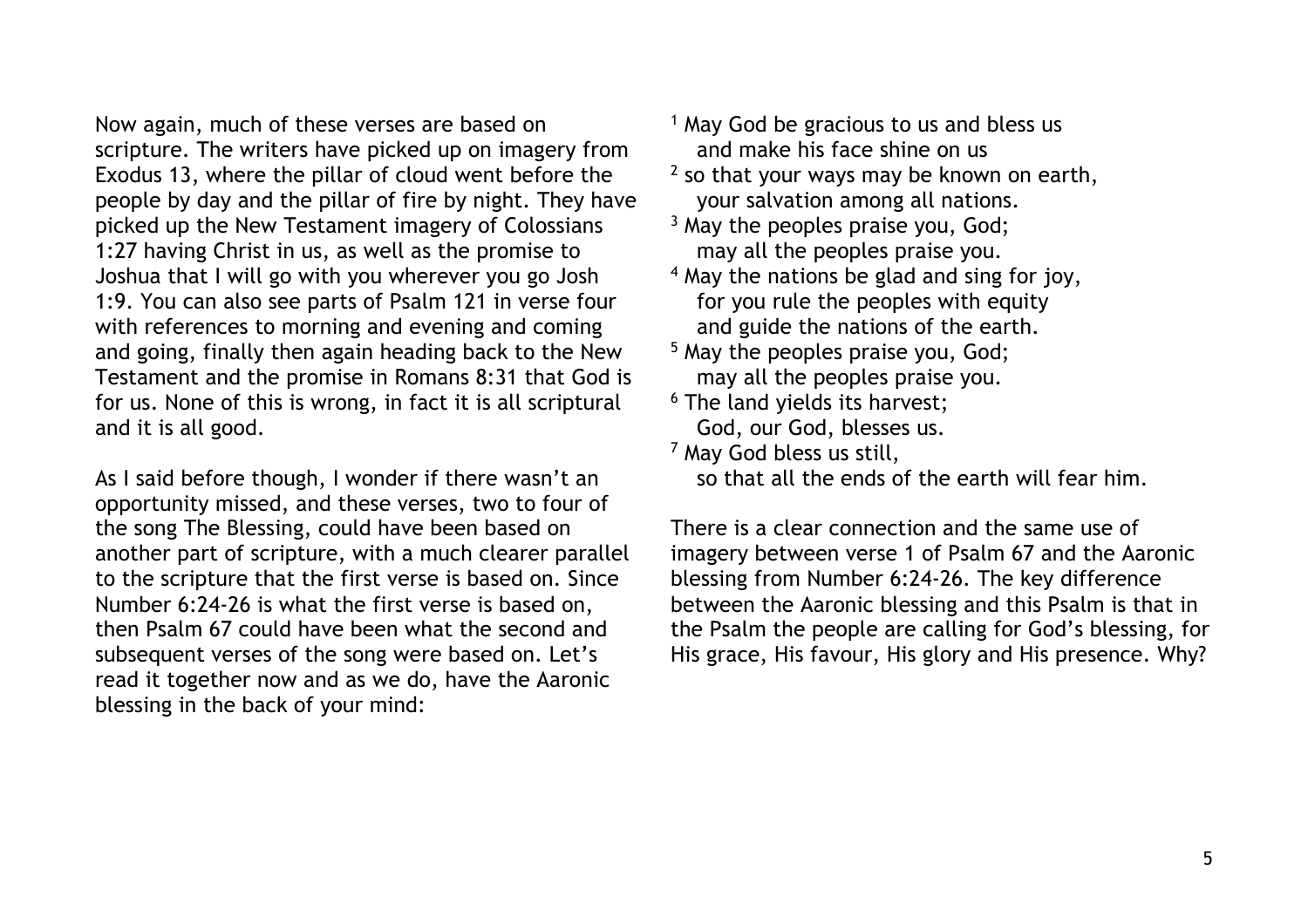Has ever a two-letter word been so important as the "so" at the beginning of verse 2? The whole understanding of this Psalm is held in this two-letter word. The word *so* carries a consequence with it. Part A happens *so* Part B can happen, without Part A there will be not part B and likewise without Part B the whole remains incomplete. God's grace, blessing, glory and presence coming on His people is Part A. But again, why? What is to happen when God's people receive God's blessing?

Verse 2 continues, **so** *that your ways may be known on earth, your salvation among all nations.* The Psalmist is exclaiming here the thing that the Israelites so often forgot in the Old Testament, and as hard as it is to acknowledge, we so often forget in the church today. That we are blessed in order to be a blessing to the nations. We are blessed so that all may come to know Jesus the risen King and to know salvation through Him. Being blessed is not about selfishly enjoying the presence of God and all that He gives, but it is so that others too may come to know God in an intimate way; to have a relationship with Him through Jesus and to know His rule and His reign in their lives as verse 4 of the Psalm explains.

If this happens there will be a further consequence. If those who are blessed go on to be a blessing, and all the nations of the world come to know God through Jesus, then what is written in verse 3 and verse 5 will also come true; all the world will praise God's name! The original point of creation, as Isaiah 43 tells us, was for God to be glorified and worshipped, for God to be praised! Yes, God blesses us because He is kind and generous and fully of grace, but also because He wants all the world to come to know Him and praise His name.

This is the true verse two! This is what I would love to sing as part of the song The Blessing. Asking for God's blessing in order that under the rule and reign of the King; of King Jesus, all the ends of the earth will fear Him; all the ends of the earth will praise God's holy name.

The sad truth is, as I eluded to earlier on, that all to often we sing the likes of verse one and then stop. Or we sing verse one and then get diverted in that moment, as I believe the writes of the song The blessing did, never reaching the Biblical verse two of Psalm 67.